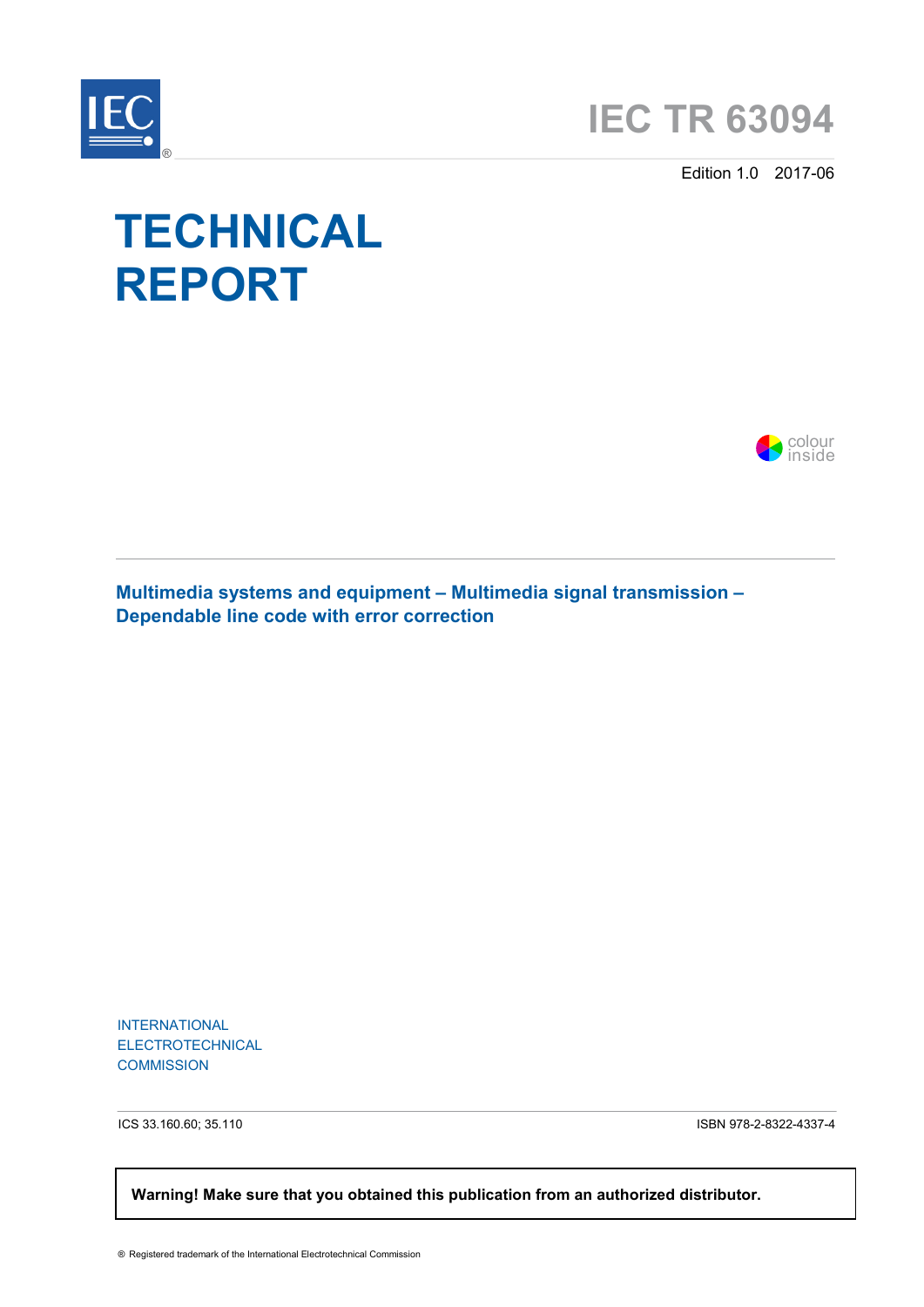# **CONTENTS**

| 1              |                                                                                   |  |  |  |
|----------------|-----------------------------------------------------------------------------------|--|--|--|
| 2              |                                                                                   |  |  |  |
| 3              |                                                                                   |  |  |  |
| 3.1            |                                                                                   |  |  |  |
| 3.2            |                                                                                   |  |  |  |
| $\overline{4}$ |                                                                                   |  |  |  |
| 4.1            |                                                                                   |  |  |  |
| 4.2            |                                                                                   |  |  |  |
| 4.3            |                                                                                   |  |  |  |
| 4.4            |                                                                                   |  |  |  |
| 4.5            |                                                                                   |  |  |  |
| 4.6            |                                                                                   |  |  |  |
| 4.6.1          |                                                                                   |  |  |  |
| 4.6.2          |                                                                                   |  |  |  |
| 4.6.3          |                                                                                   |  |  |  |
| 4.7            |                                                                                   |  |  |  |
| 4.8            |                                                                                   |  |  |  |
| 4.9<br>4.9.1   | 11. http://www.marror.com/marror.com/marror.com/marror.com/marror.com/marror.com  |  |  |  |
| 4.9.2          |                                                                                   |  |  |  |
| 4.9.3          |                                                                                   |  |  |  |
|                |                                                                                   |  |  |  |
|                |                                                                                   |  |  |  |
|                |                                                                                   |  |  |  |
|                |                                                                                   |  |  |  |
|                |                                                                                   |  |  |  |
|                |                                                                                   |  |  |  |
|                |                                                                                   |  |  |  |
|                |                                                                                   |  |  |  |
|                |                                                                                   |  |  |  |
|                |                                                                                   |  |  |  |
|                |                                                                                   |  |  |  |
|                |                                                                                   |  |  |  |
|                |                                                                                   |  |  |  |
|                |                                                                                   |  |  |  |
|                |                                                                                   |  |  |  |
|                | Table C.1 - An example of the isomery of 0 and 1 in a successive 10-bit window 15 |  |  |  |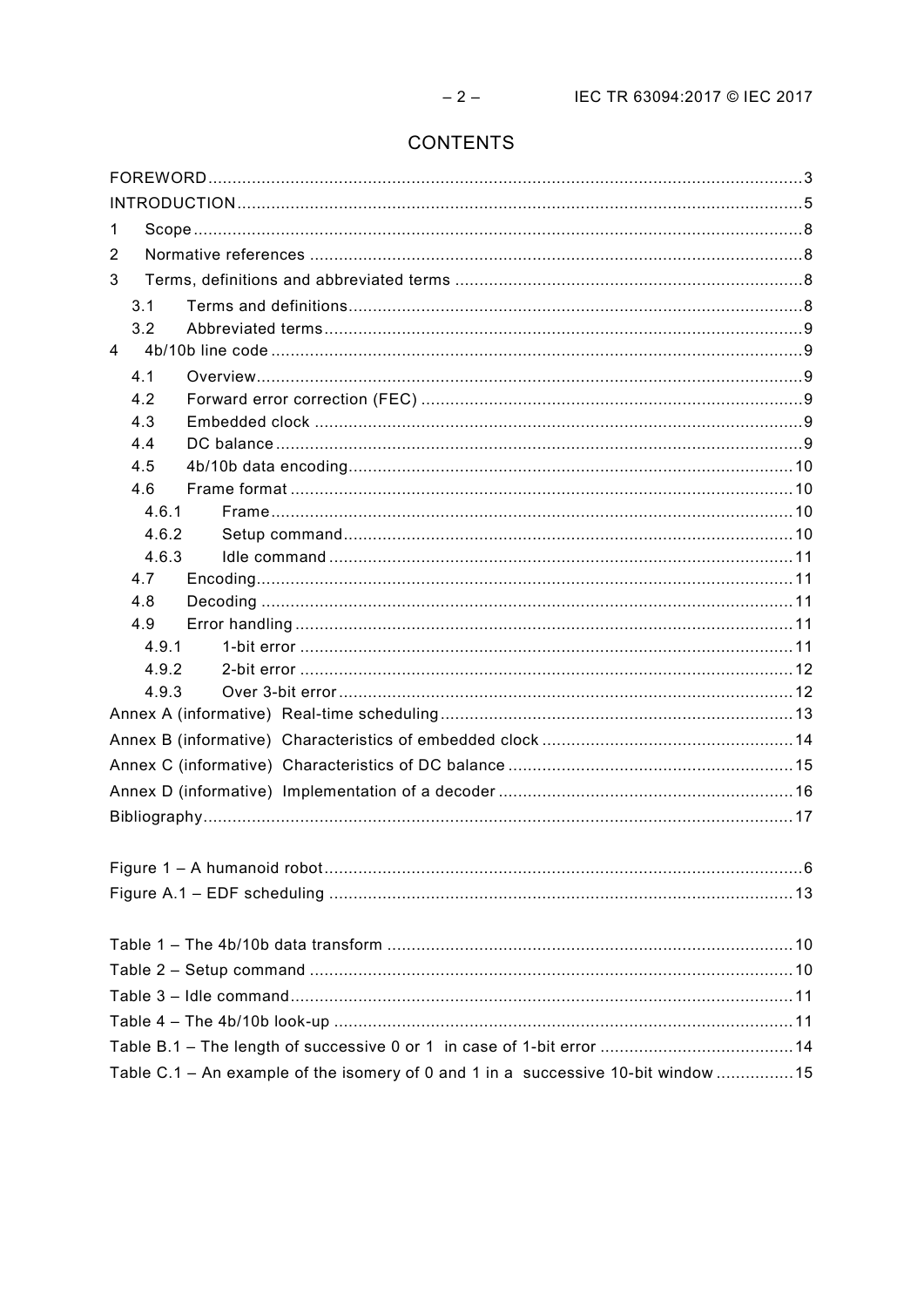### INTERNATIONAL ELECTROTECHNICAL COMMISSION

\_\_\_\_\_\_\_\_\_\_\_\_

# **MULTIMEDIA SYSTEMS AND EQUIPMENT – MULTIMEDIA SIGNAL TRANSMISSION – DEPENDABLE LINE CODE WITH ERROR CORRECTION**

## FOREWORD

- <span id="page-2-0"></span>1) The International Electrotechnical Commission (IEC) is a worldwide organization for standardization comprising all national electrotechnical committees (IEC National Committees). The object of IEC is to promote international co-operation on all questions concerning standardization in the electrical and electronic fields. To this end and in addition to other activities, IEC publishes International Standards, Technical Specifications, Technical Reports, Publicly Available Specifications (PAS) and Guides (hereafter referred to as "IEC Publication(s)"). Their preparation is entrusted to technical committees; any IEC National Committee interested in the subject dealt with may participate in this preparatory work. International, governmental and nongovernmental organizations liaising with the IEC also participate in this preparation. IEC collaborates closely with the International Organization for Standardization (ISO) in accordance with conditions determined by agreement between the two organizations.
- 2) The formal decisions or agreements of IEC on technical matters express, as nearly as possible, an international consensus of opinion on the relevant subjects since each technical committee has representation from all interested IEC National Committees.
- 3) IEC Publications have the form of recommendations for international use and are accepted by IEC National Committees in that sense. While all reasonable efforts are made to ensure that the technical content of IEC Publications is accurate, IEC cannot be held responsible for the way in which they are used or for any misinterpretation by any end user.
- 4) In order to promote international uniformity, IEC National Committees undertake to apply IEC Publications transparently to the maximum extent possible in their national and regional publications. Any divergence between any IEC Publication and the corresponding national or regional publication shall be clearly indicated in the latter.
- 5) IEC itself does not provide any attestation of conformity. Independent certification bodies provide conformity assessment services and, in some areas, access to IEC marks of conformity. IEC is not responsible for any services carried out by independent certification bodies.
- 6) All users should ensure that they have the latest edition of this publication.
- 7) No liability shall attach to IEC or its directors, employees, servants or agents including individual experts and members of its technical committees and IEC National Committees for any personal injury, property damage or other damage of any nature whatsoever, whether direct or indirect, or for costs (including legal fees) and expenses arising out of the publication, use of, or reliance upon, this IEC Publication or any other IEC Publications.
- 8) Attention is drawn to the Normative references cited in this publication. Use of the referenced publications is indispensable for the correct application of this publication.
- 9) Attention is drawn to the possibility that some of the elements of this IEC Publication may be the subject of patent rights. IEC shall not be held responsible for identifying any or all such patent rights.

The main task of IEC technical committees is to prepare International Standards. However, a technical committee may propose the publication of a technical report when it has collected data of a different kind from that which is normally published as an International Standard, for example "state of the art".

IEC TR 63094, which is a technical report, has been prepared by IEC technical committee 100: Audio, video and multimedia systems and equipment.

The text of this technical report is based on the following documents:

| Enquiry draft | Report on voting |
|---------------|------------------|
| 100/2823A/DTR | 100/2871/RVDTR   |

Full information on the voting for the approval of this technical report can be found in the report on voting indicated in the above table.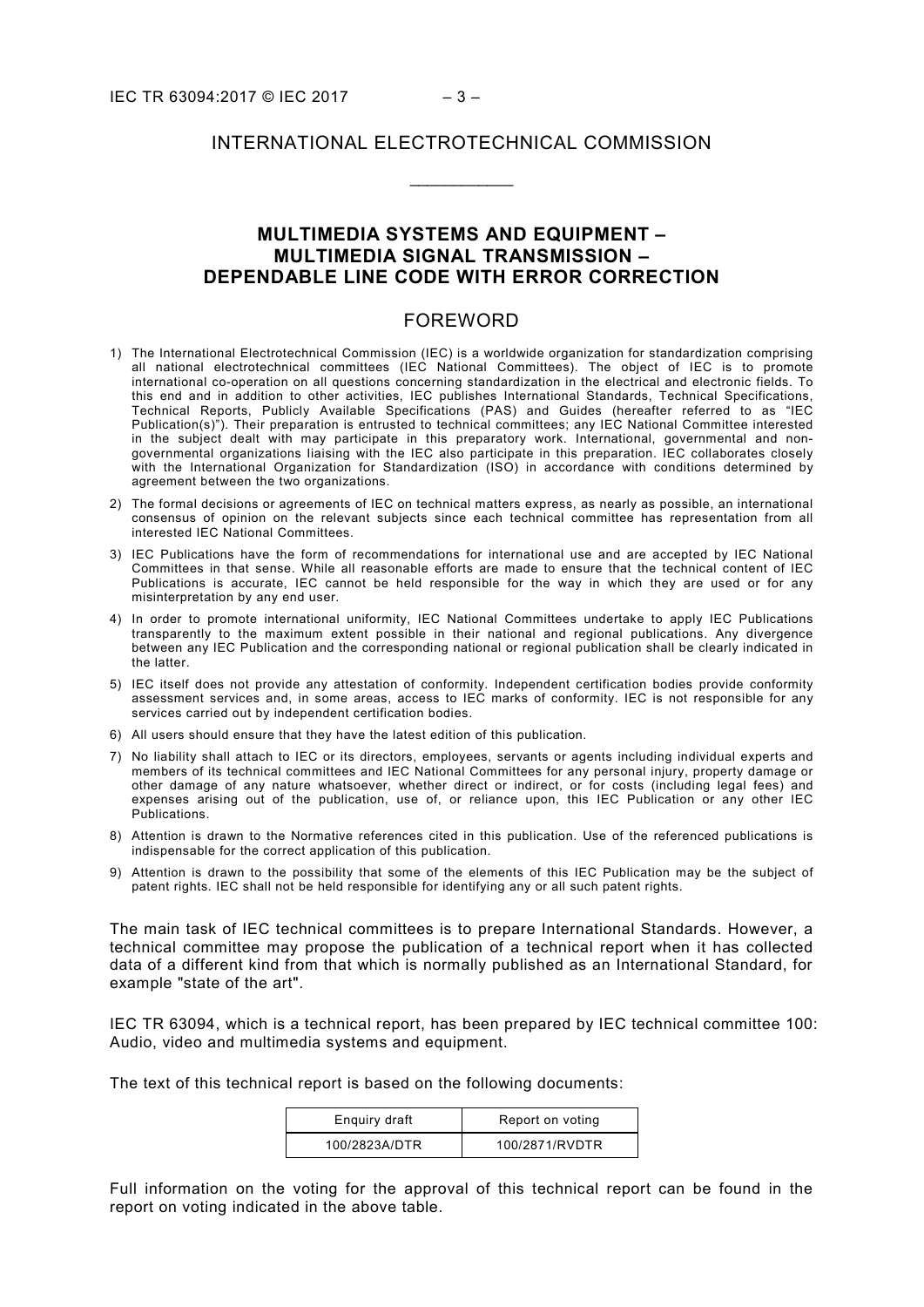This document has been drafted in accordance with the ISO/IEC Directives, Part 2.

The committee has decided that the contents of this document will remain unchanged until the stability date indicated on the IEC website under "http://webstore.iec.ch" in the data related to the specific document. At this date, the document will be

- reconfirmed,
- withdrawn.
- replaced by a revised edition, or
- amended.

A bilingual version of this publication may be issued at a later date.

**IMPORTANT – The 'colour inside' logo on the cover page of this publication indicates that it contains colours which are considered to be useful for the correct understanding of its contents. Users should therefore print this document using a colour printer.**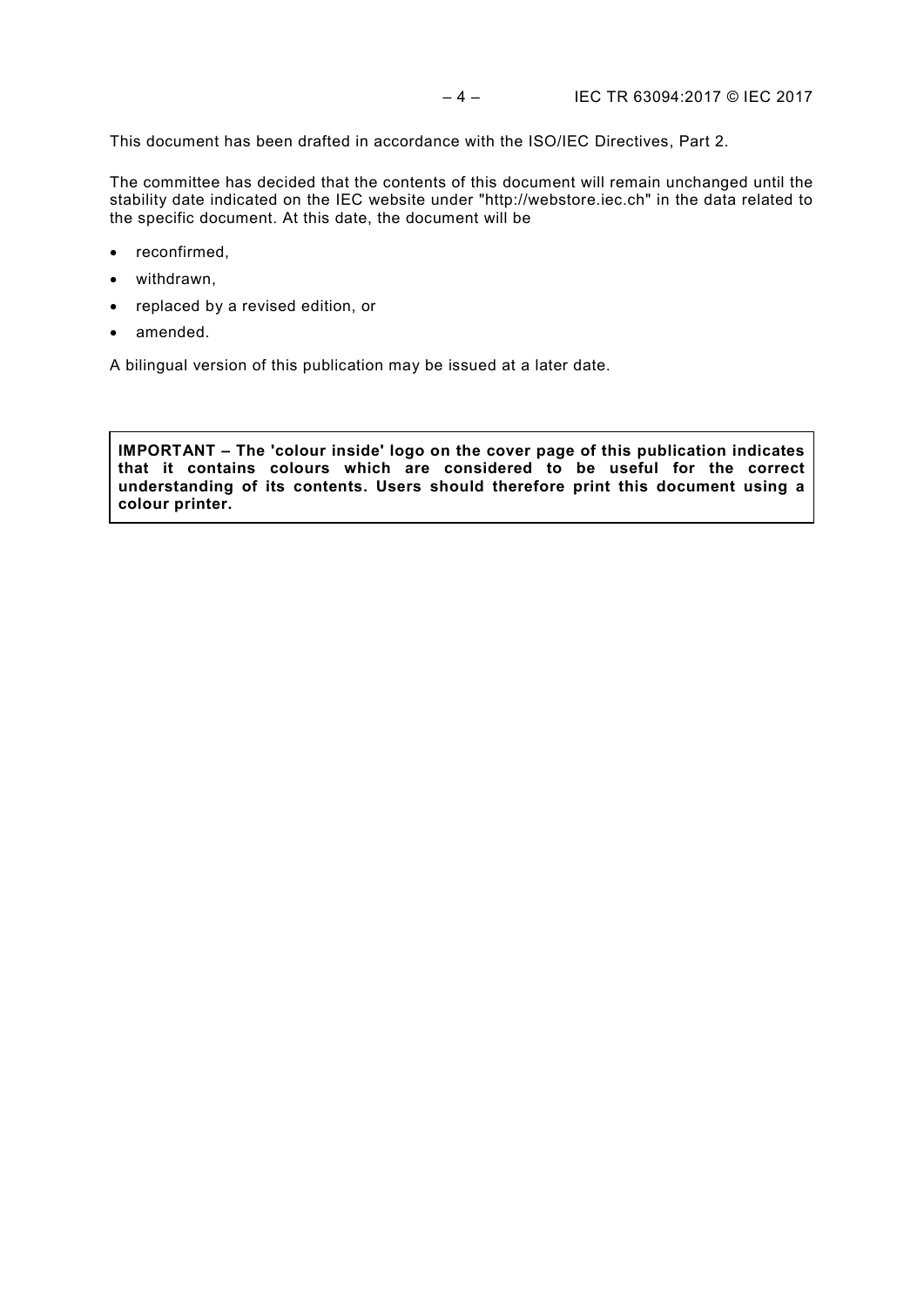## INTRODUCTION

<span id="page-4-0"></span>This document defines a line code that incorporates error correction capability to communicate reliably among multimedia components, I/O peripherals and computers. A number of complex multimedia machines, in particular robots, automobiles, and network routers, have a growing demand for distributed processing. In addition, modernization of facilities such as factories, offices, schools, and homes is creating a ubiquitous and multimedia computing environment. Unlike conventional PC applications for documentation and Internet applications that exchange texts without hard time constraints, these types of cooperative computing require reliable real-time responses to physical events occurring in the real world. In order for distributed nodes to cooperate in real-time, an interconnecting network shall realize real-time and dependable communication without re-sending on noisy environments. The 4b/10b provides a dependable line code for such real-time communications between multimedia components, I/O peripherals and/or computers by providing embedded clock, DC balance, error detection and error correction features.

The real-time aspect means that the exactness of the system including operations and communications depends not only on the result, but also on the time it took to achieve the result. In the narrow sense, the real-time aspect means that the time constraint, including deadlines or cycles, must be met.

Real-time tasks with the time constraints are generally scheduled and executed by a real-time scheduler and a real-time operating system. Most real-time scheduling algorithms assume that the WCET (worst-case execution time) of each task is given. A real-time scheduling algorithm converts a time constraint of each real-time task to a priority. Most real-time operating systems based on such real-time schedulers pre-empt and execute tasks in order of priority at every tick to meet the time constraint.

As real-time scheduling algorithms, the earliest deadline first (EDF) scheduler, the rate monotonic (RM) scheduler, and their variations have been established, as explained in Annex A. These algorithms commonly schedule tasks based on priorities determined by the time constraints.

Most real-time scheduling algorithms assume that the WCRT (worst-case response time) of each communication packet is given in case of communication. In order to apply real-time scheduling algorithms to real-time communications, pre-emptive communication, which is achieved by Responsive Link (ISO/IEC 24740), and the error correction capability to prevent the re-sending a broken packet are required.

A line code is a lowest-level communication protocol on a communication line. Most current line codes have a few typical functions including embedded clock, DC balance and basic error detection features. The 8b/10b codec is a major example, which is used for PCI Express, USB 3.0, SATA, IEEE1394b, and 10GbE. But no conventional line code has an error correction capability.

When an encoded code (a 10b code) is broken during communication, the multi-bits of the decoded code (the 8b code) are corrupted. In other words, when a single bit error occurs in an encoded 10-bit code, the decoded 8-bit code (a byte) is completely broken.

When an error is detected on the decoder, the broken data is normally re-transmitted under an upper-level communication protocol. However, re-transmission is not allowed in order to realize real-time communication.

It is hard for a bit-level error correction code that includes the Hamming code and the BCH code to incorporate error correction capability, because multi-bits of the decoded code are broken even if a single-bit error occurs on the encoded code.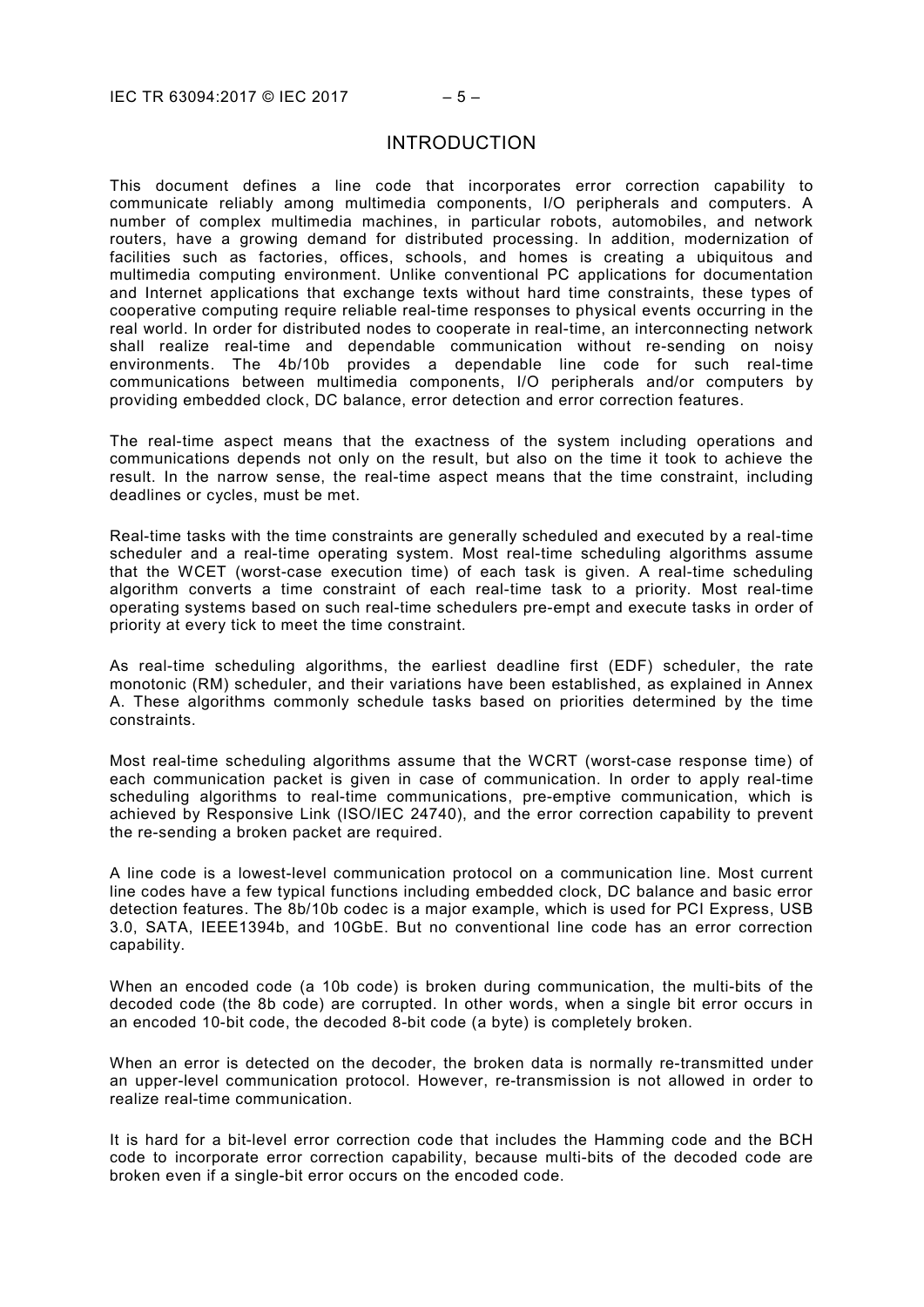In order to incorporate error correction capability on the 8b/10b codec, a block-level error correction including RS (Reed-Solomon) is required as a large packet-level error correction. But the block-level error correction is not suitable for real-time communication, because the communication latency becomes longer as it is impossible to correct the corrupted data until all corresponding packets are received.

The line code 4b/10b has the following distinctive features for real-time communications:

- a) embedded clock;
- b) DC balance;
- c) error detection;
- d) error correction.

No conventional line code supports the above features at one time. For example, the industrywide standard 8b/10b codec can be easily replaced with the 4b/10b line code for highly reliable communications.

[Figure 1](#page-5-0) shows a distributed control configuration of a humanoid robot as one of the typical applications of the 4b/10b line code. The electronic control part of the humanoid robot consists of several control nodes with local sensing and actuating devices. The distributed controllers are connected to each other by Responsive Link. In this figure, rectangles represent node controllers, and dotted lines show communication links such as the Responsive Link that is a point-to-point serial link.



**Figure 1 – A humanoid robot**

<span id="page-5-0"></span>For a humanoid robot to walk stably, a servo loop of 1 ms or shorter is needed. In this configuration, the farthest two nodes can exchange a 16-byte packet within 5 μs. Since the time is guaranteed not to fluctuate, the distributed control of a humanoid is considered to be sufficiently possible. Since many actuators that generate noises are embedded inside the robot, the line code is required for noise tolerance. The 4b/10b is the line code that has error correction capability.

Currently many I/O interfaces and communication standards, including PCI Express (PCIe), USB 3.0, SATA, IEEE 1394b, and 10GbE use the 8b/10b codec as a line code. The 8b/10b has a lot of functions and its code rate is relatively high (about 80 %). However if one bit error occurs in an encoded data (10b), the decoded data (8b) will be broken completely. Therefore when the 8b/10b codec is used on noisy environment such as inside the robot, an upper-level error correction code is required. For error correction, it is hard to apply any bit-level error codec including the Hamming code and the BCH code, because multiple decoded bits (1-byte) will be broken even if an encoded bit is inverted. So, block-level error correction including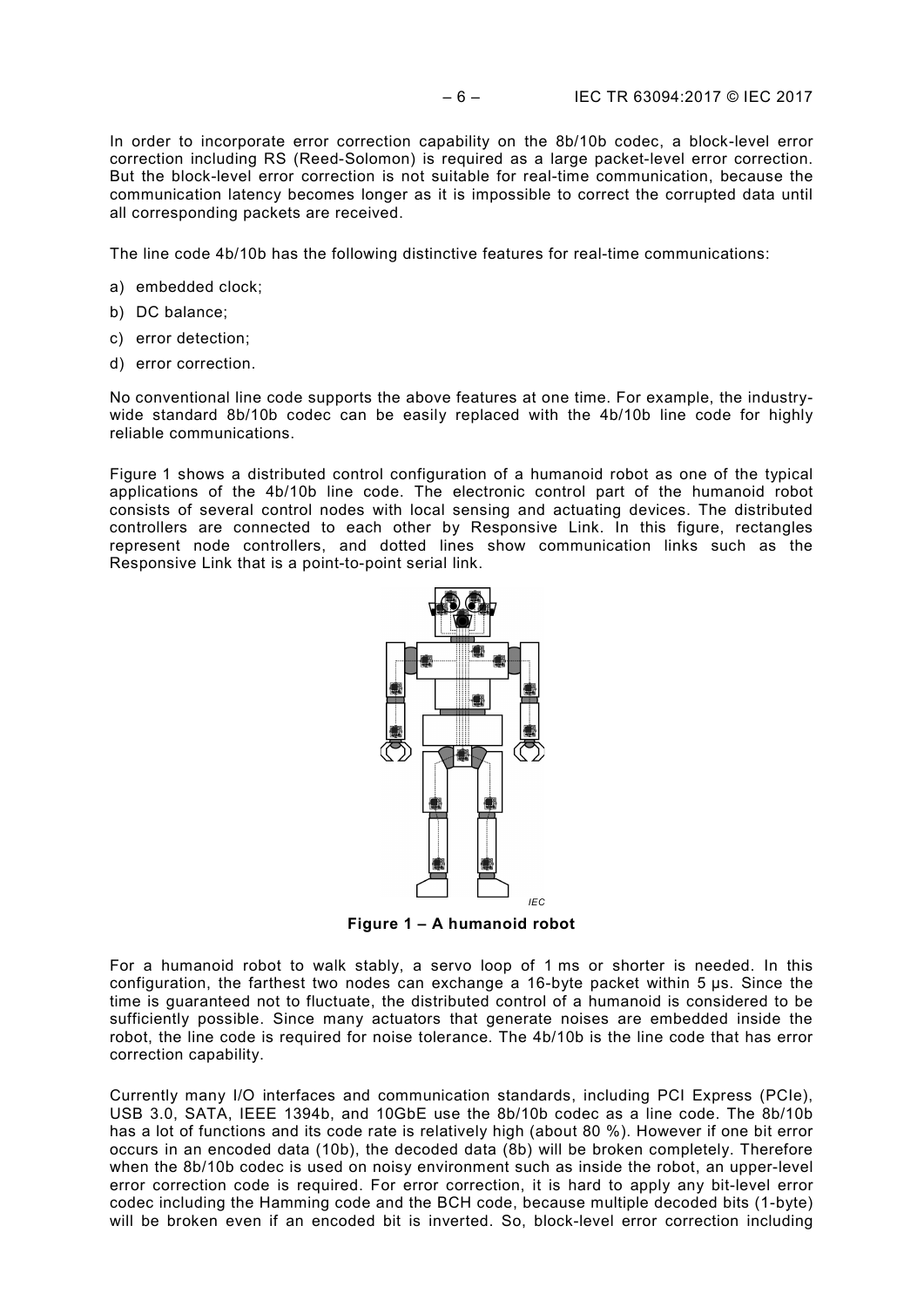IEC TR 63094:2017 © IEC 2017 – 7 –

Reed-Solomon, which is long latency ECC that is not suitable for real-time applications, is required. Hence, a reliable line code with ECC is required for such applications.

#### **Patent**

The International Electrotechnical Commission (IEC) draws attention to the fact that it is claimed that compliance with this document may involve the use of patents as listed below:

PATENT No. 5900850 (Japan)

IEC takes no position concerning the evidence, validity and scope of these patent rights.

The holder of these patent rights has assured the IEC that he/she is willing to negotiate licences either free of charge or under reasonable and non-discriminatory terms and conditions with applicants throughout the world. In this respect, the statement of the holder of these patent rights is registered with IEC. Information may be obtained from:

Headquarters for Research Coordination and Administration 2-15-45 Mita, Minato-ku, Tokyo 108-8345 Japan

Attention is drawn to the possibility that some of the elements of this document may be the subject of patent rights other than those identified above. IEC shall not be held responsible for identifying any or all such patent rights.

ISO (www.iso.org/patents) and IEC (http://patents.iec.ch) maintain on-line data bases of patents relevant to their standards. Users are encouraged to consult the data bases for the most up to data information concerning patents.